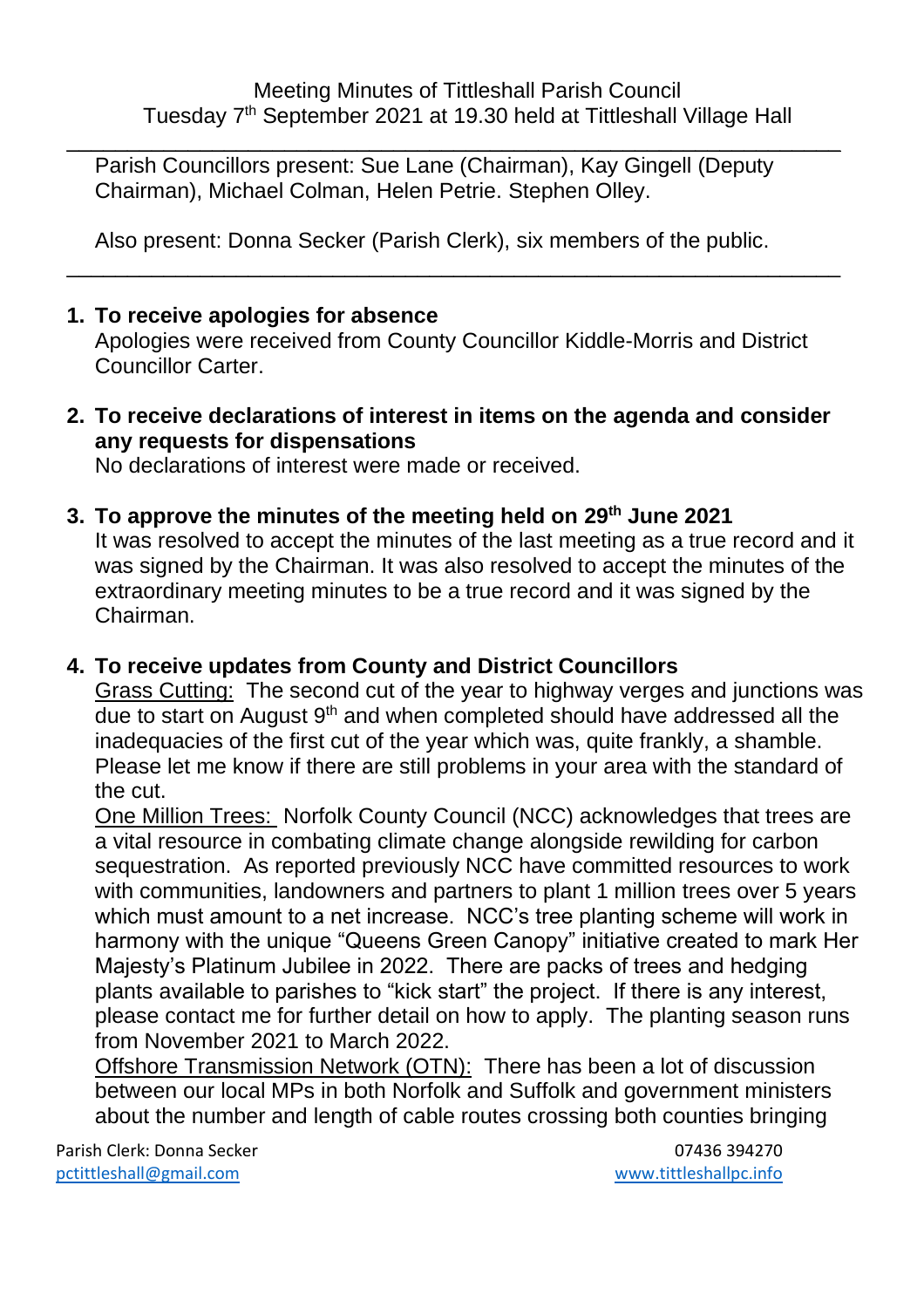wind generated electricity to connection points on land. To minimise ecological and commercial damage to the countryside an OTN has been proposed. The OTN would allow connection of all future wind farm electricity output to a cable system lying offshore which would only require one overland route to a connection point with the National Grid. NCC have been involved in the initial Offshore Consultation Project in 2020 and are currently responding to an OFGEM consultation which is asking for comments on proposals to amend regulations to allow the use of an OTN.

Highways: Despite the lack of revenue funding in NCCs coffers there is still some capital available to put towards some highway schemes such as resurfacing (not surface dressing) and junction and other highway improvements. If you have any work that you would wish to be carried out, please let me know.

- **5. To report progress on items not on the agenda from the last meeting** All items are on the agenda for discussion.
- **6. Open forum for Public Participation: an opportunity to hear from members of the public (Max 15 Minutes)**

A parishioner kindly offered to repair the gravel board which is situated around the war memorial which is deteriorating. The council have not been able to find any information about who has responsibility for the war memorial. Currently the council have temporarily adopted it. The council requested a quote from the parishioner, and this will be added to the next agenda for discussion.

**6.1** Letter from parishioner- The council received a letter from a parishioner and unfortunately due to the Data General Protection Regulation the contents of this letter are not able to be read out. The council are in contact with the parishioner and have acknowledge and replied.

## **7. Planning Applications**

- **7.1 To receive planning applications by Breckland District 3PL/2021/0874/F-**Wicken Farm, Stanfield Road-Proposed detached garage-**Approved**
- **7.2 Update on application decisions taken by Breckland District 3PL/2021/0744/Hou-3PL/2021/0745/LB**-Installation of two air source heat pumps at the rear of the property-**Approved.**

# **8. To authorise and approve the following:**

- **8.1 The grant policy form** 
	- This policy had been circulated to the councillors and was adopted by all the council. It will be added to the website for reference.

# **8.2 The Code of Conduct policy**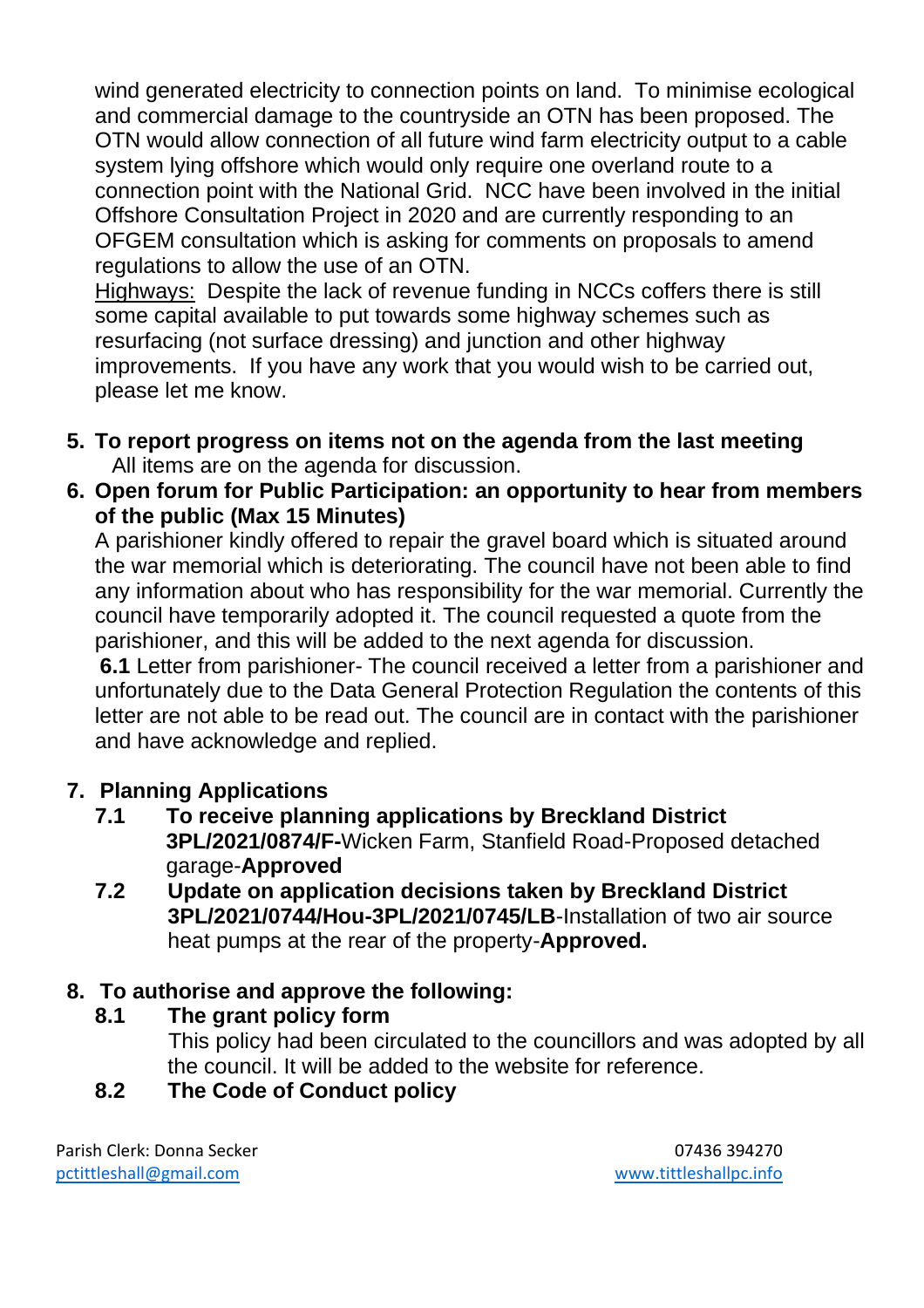This policy had been circulated to the councillors and was adopted by all the council. It will be added to the website for reference.<br>8.3 The financial requisions policy

## **8.3 The financial regulations policy**

This policy had been circulated to the Councillors and was adopted by all the council. It will be added to the website for reference.

### **8.4 The standing order policy**

This policy had been circulated to the Councillors and was adopted by all the council. It will be added to the website for reference.

#### **8.5 The GDPR statement**

This policy had been circulated to the Councillors and was adopted by all the council. It will be added to the website for reference.

## **9. To discuss and update the Council**

#### **9.1 To discuss Highway matters**

The clerk updated the council on the re-surface dressing which was carried out on Health Lane. Cllr Olley reported the raised drains in Blenheim Crescent at the last meeting. The clerk reported this to highways, but no action has been taken yet. The highways engineer is due to visit the area soon. The clerk will add this to his inspection list. Cllr Lane confirmed that the trees on Church Lane have been cut back. Cllr Lane reported that weeds are growing in the new laid road dressing on the Stanfield Road. This will be added to the highways engineer report. A pothole needs reporting near Courtney House. The clerk will report this. Cllr Lane reported a hedge is overgrowing the pathway near to the village hall. The clerk will write to the homeowner and ask if it can be cut back.

The clerk reported that some wheelie bins may not be collected on the usual day of collection due to staff shortages. Please keep your bins out if this happens and the bins will be collected asap.

#### **9.2 To discuss the sports equipment location.**

The sports equipment, which is stored at the village hall, hasn't been used for many years. The council agreed to donate the equipment to the church.

#### **9.3 To discuss the Benches**

The clerk contacted a parishioner who had kindly volunteered to maintain and re-stain two of the benches. The benches will need to be maintained before the winter, and therefore the clerk will make contact again with the volunteer and see if this will be possible.

# **9.4 To discuss the dog bins/signs**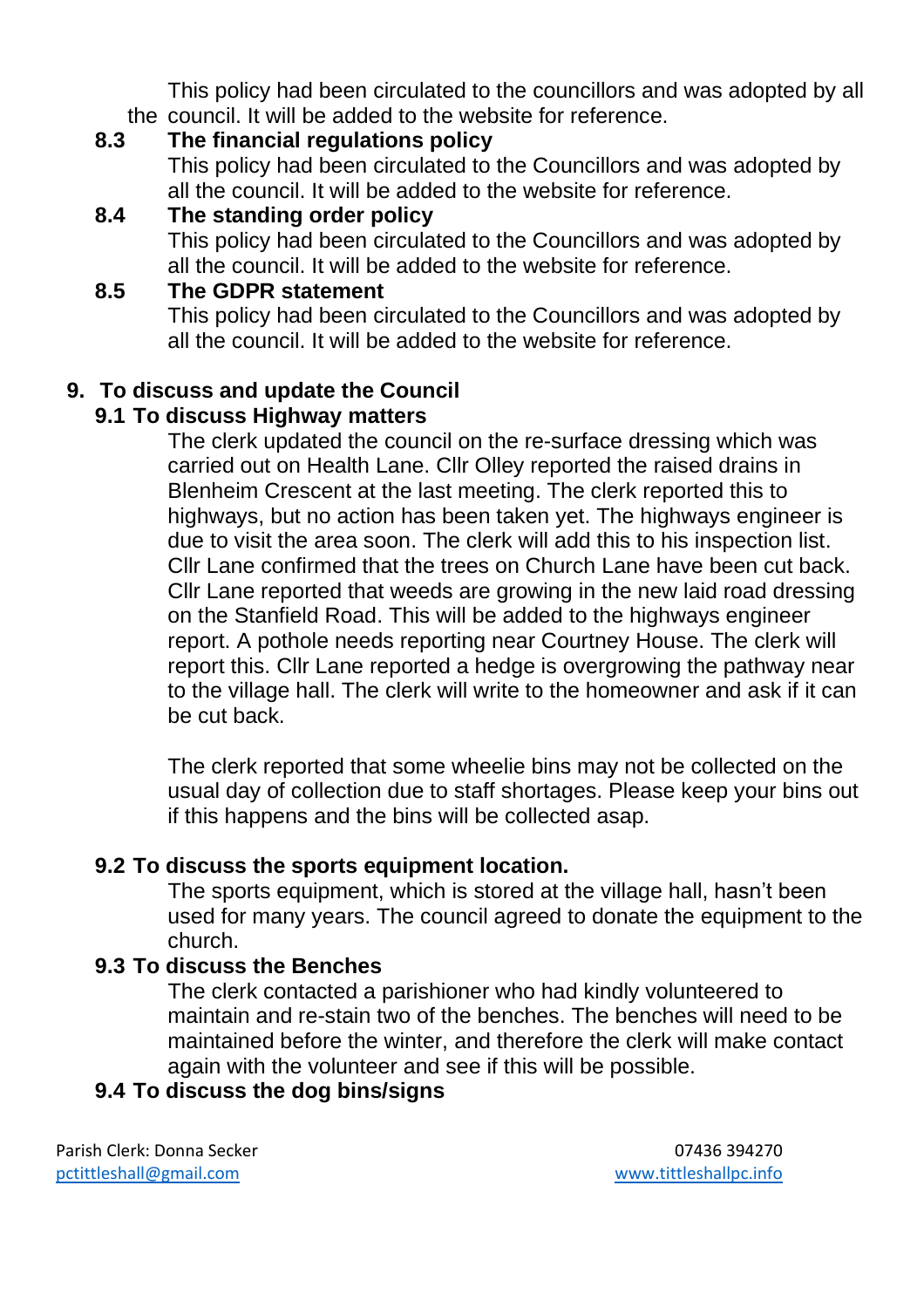The clerk contacted the dog warden and requested a visit to monitor the worst area of dog fouling. They agreed to visit but the clerk hasn't received any confirmation if they have visited yet. The clerk also checked with the dog warden about dog poo signs, unfortunately the only signs that can be provided to the council are the stickers that go on lamp posts.

## **9.5 To discuss the Bee bombs and wildflower**

The clerk reported that unfortunately no confirmation has been received from Breckland regarding the wildflower area to be implemented at Blenheim Crescent. The clerk will chase this up. The purchase of Bee Bombs will be postponed until next year.

#### **9.6 To discuss the village sign.**

Cllr Lane had been in contact with a parishioner last year to discuss a new design for the village sign. Due to Covid this was delayed, and the clerk has recently contacted the parishioner to see if this can still be made and if the volunteer is still willing to complete this project.

#### **9.7 New village website**

The new village website has been launched and can be found [www.tittleshall.wordpress.com.](http://www.tittleshall.wordpress.com/) Cllr Petrie will contact the admin due to some of the information that has been transferred across being out of date.

#### **9.8 To update the Parish Partnership Scheme for 2022.**

The clerk reported that the application form has been received from Breckland and this the opportunity for the council to purchase items for the village with the cost being 50% paid by Breckland and 50% paid by the council. The council would like to apply for this scheme to help towards the cost of the new village sign and a new plaque celebrating the queen's jubilee.

#### **9.9 To discuss the display of the minutes on the notice boards.**

The Clerk reported that due to the size of the village notice boards, the minutes are not able to be displayed fully. Also, other users have been putting up their leaflets on top of the minutes due to lack of room. The council agreed for the clerk to display a notice saying that the minutes are published, and with information on how they can access them easily.

#### **10. To update the Council on the emergency plan**

Cllr Gingell reported that no emergencies have been reported.

#### **11. To Receive reports**

#### **11.1 To receive reports on Defib**

Cllr Petrie has made the regular checks, and all is in order.

#### **11.2 To receive reports on Pathways**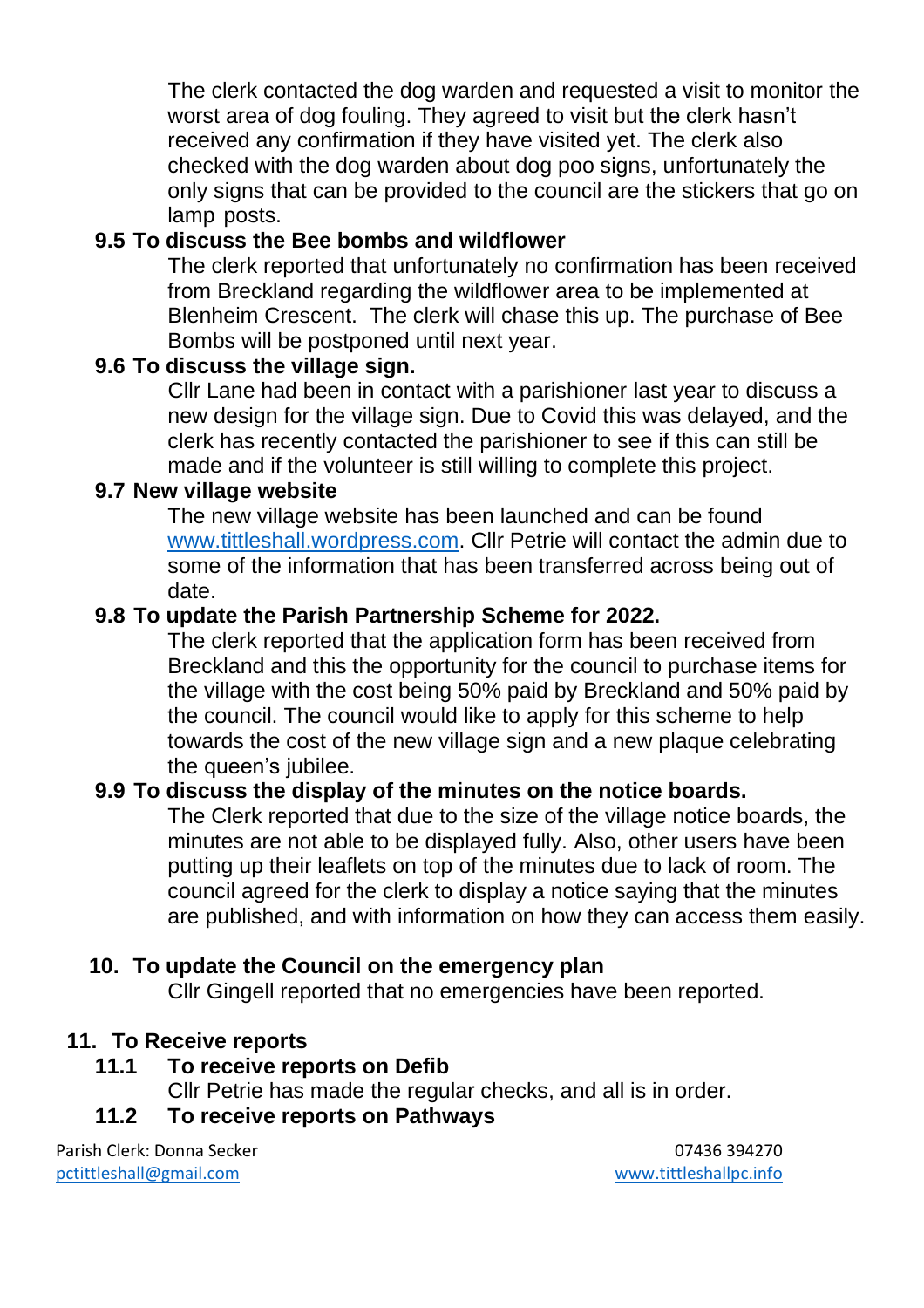A report was received from the volunteer who inspects the Tittleshall village pathways. This had been carried out by Wendy Seale (who has kindly given us permission to publish her name). The report will be posted on the website on the front page for all residents to view. This report is very thorough and was read out by Cllr Lane. The council thanked Wendy for her time and work on the report. The clerk will also forward this report to the footpath department at Norfolk County Council highlighting the areas of concern that need actioning.

## **12. Finance**

# **12.1 To approve the list of payments**

The Council approved the list of payments for September as detailed at the end of the minutes.

# **12.2 To approve the budget** The Council approved the budget for August 2021

#### **13. To receive items for the next meeting agenda 2 nd November 2021 Budgets**

Quotes for churchyard cutting Village benches Village sign War memorial fencing Shed at the village hall

Meeting finished at 2035